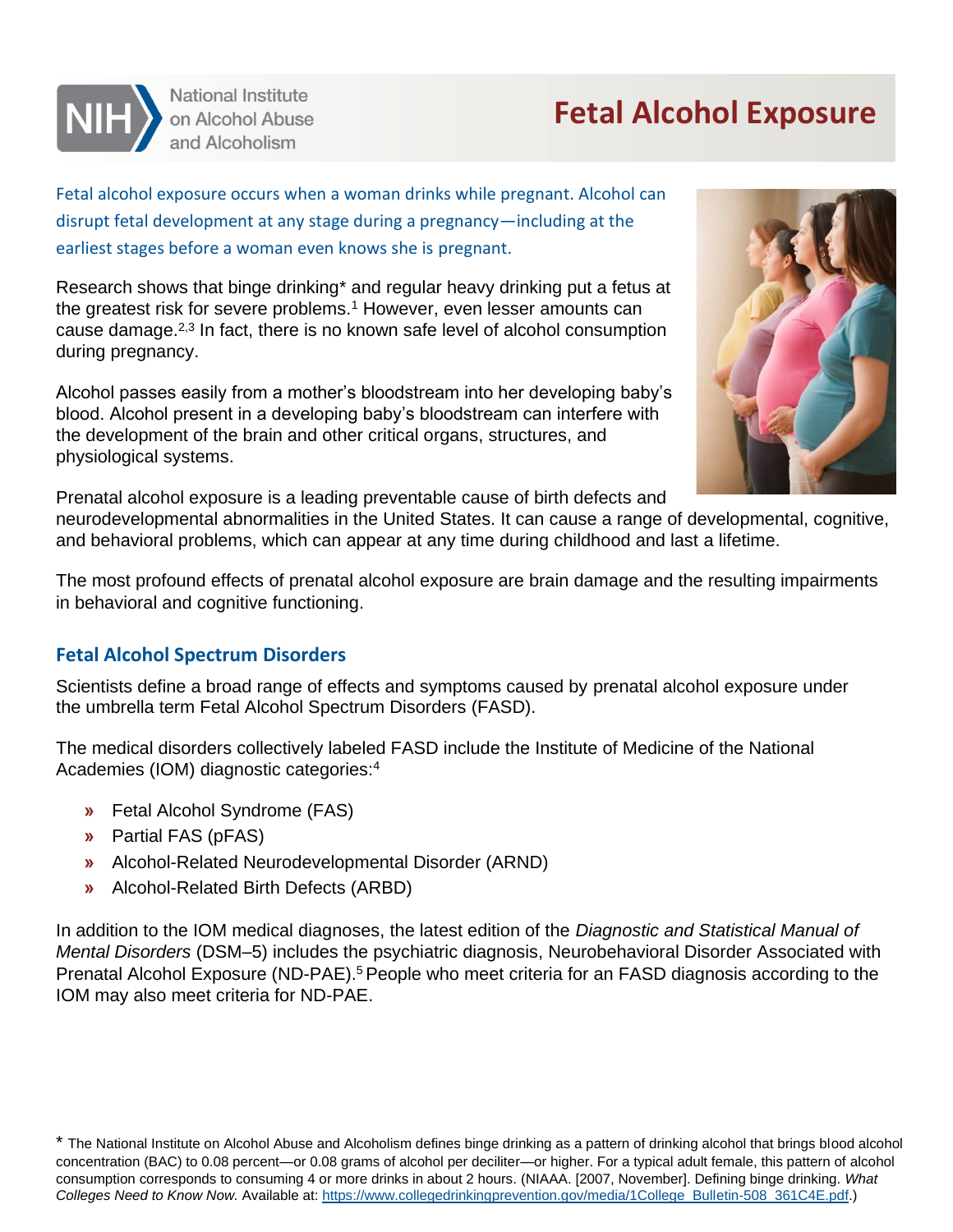The essential features common to the IOM medical diagnoses and the DSM–5 psychiatric diagnosis are prenatal alcohol exposure and central nervous system (CNS) involvement.

Evidence of CNS involvement can be structural (e.g., small brain size, alterations in specific brain regions) or functional (e.g., cognitive and behavioral deficits, motor and coordination problems). Advanced imaging studies have revealed differences in brain structure and activity that are consistent with data from neuropsychological testing, including deficits in sensory processing, cognition, and behavior in persons with FASD compared to people without FASD.<sup>6</sup>

## **FASD-Related Problems**

Each individual with FASD experiences a unique combination of day-to-day challenges that may include medical, behavioral, educational, and social problems. People with FASD may have difficulty in the following areas:<sup>7</sup>

- **»** Learning and remembering
- **»** Understanding and following directions
- **»** Shifting attention
- **»** Controlling emotions and impulsivity
- **»** Communicating and socializing
- **»** Performing daily life skills, including feeding, bathing, counting money, telling time, and minding personal safety

FASD-related brain damage makes it difficult to address routine life situations. It causes people to make bad decisions, repeat the same mistakes, trust the wrong people, and have difficulty understanding the consequences of their actions.

FASD cases are seriously under-diagnosed. FASD can be difficult for practitioners to distinguish from other developmental disorders since these disorders share certain learning and behavioral problems.

In addition, people with FASD are more likely to suffer from the following mental health disorders:<sup>9</sup>

- **»** Attention Deficit Hyperactivity Disorder (ADHD)
- **»** Depression and anxiety
- **»** Problems with hyperactivity, conduct, and impulse control
- **»** Increased incidence of alcohol and other substance use disorders

#### **Key Statistics for** the United States-**Maternal Drinking**

- *»* About 20 to 30 percent of women have reported drinking at some point during pregnancy—most typically during the first trimester.<sup>12</sup>
- *»* More than 8 percent of women have reported binge drinking at some time during pregnancy most typically during the first trimester.<sup>12</sup>
- *»* Almost 10 percent of pregnant women reported drinking alcohol in the previous month.<sup>13</sup>
- *»* Almost 5 percent of pregnant women reported binge drinking in the previous month (4 or more drinks per occasion).<sup>13</sup>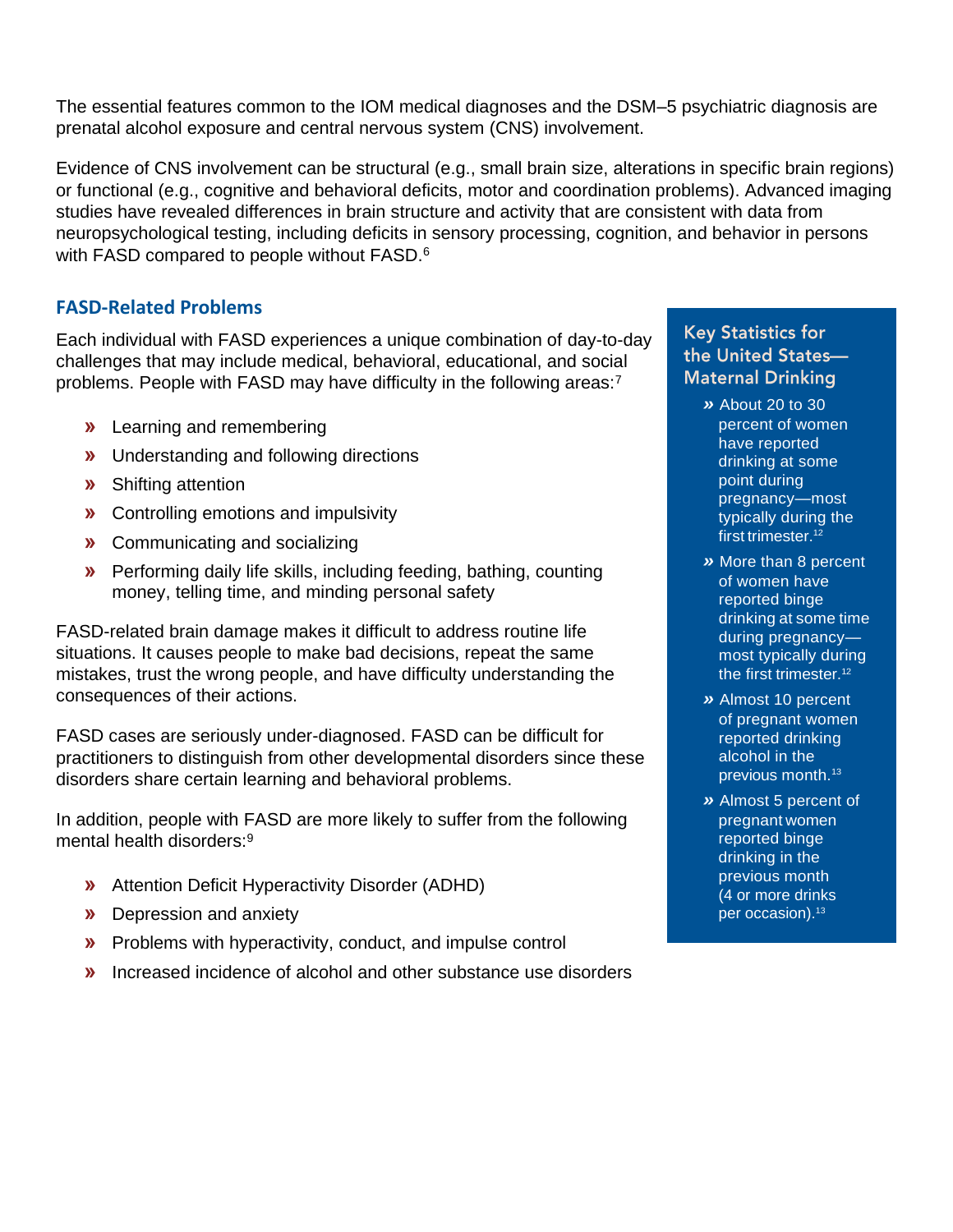## *IOM Diagnoses*

#### Fetal Alcohol Syndrome (FAS)

Fetal Alcohol Syndrome (FAS) was the first form of FASD discovered and is the most well-known. Heavy alcohol use during the first trimester of pregnancy can disrupt normal development of the face and the brain. In fact, exposure at any point during gestation may affect brain development. An FAS diagnosis requires:

- **»** Evidence of prenatal alcohol exposure
- **»** Evidence of central nervous system (CNS) abnormalities (structural or functional)
- **»** A specific pattern of three facial abnormalities: narrow eye openings, a smooth area between the lip and the nose (vs. the normal ridge), and a thin upper lip
- **»** Growth deficits either prenatally, after birth, or both

#### Partial FAS (pFAS)

Partial FAS (pFAS) involves prenatal alcohol exposure, and includes some, but not all, of the characteristics of full FAS.

#### Alcohol-Related Neurodevelopmental Disorder (ARND)



A diagnosis of Alcohol-Related Neurodevelopmental Disorder (ARND) requires evidence of both prenatal alcohol exposure and CNS abnormalities, which may be structural or functional. Functional abnormalities may involve a complex pattern of cognitive or behavioral problems that are not consistent with developmental level, and that cannot be explained by factors other than prenatal alcohol exposure (e.g., family background, environment, and other toxicities). Facial abnormalities and growth retardation need not be present.

#### Alcohol-Related Birth Defects (ARBD)

This disorder includes medical conditions linked to prenatal alcohol exposure such as: heart, kidney, and bone problems and other malformations; difficulty seeing and hearing; and reduced immune function. Alcohol-Related Birth Defects (ARBD) is rarely seen alone but rather as a secondary disorder accompanying other FASD conditions (e.g., FAS and ARBD).

#### *DSM–5 Diagnosis*

#### Neurobehavioral Disorder Associated with Prenatal Alcohol Exposure (ND-PAE)

Neurobehavioral Disorder Associated with Prenatal Alcohol Exposure (ND-PAE) is a new psychiatric diagnosis in the DSM–5. It requires evidence of both prenatal alcohol exposure and CNS involvement, as indicated by impairments in the following three areas: cognition, self-regulation, and adaptive functioning. This new diagnosis for use by mental health professionals will improve understanding of the multifaceted behavioral deficits seen in some people exposed to alcohol prenatally, and facilitate improved diagnosis and treatment of these individuals.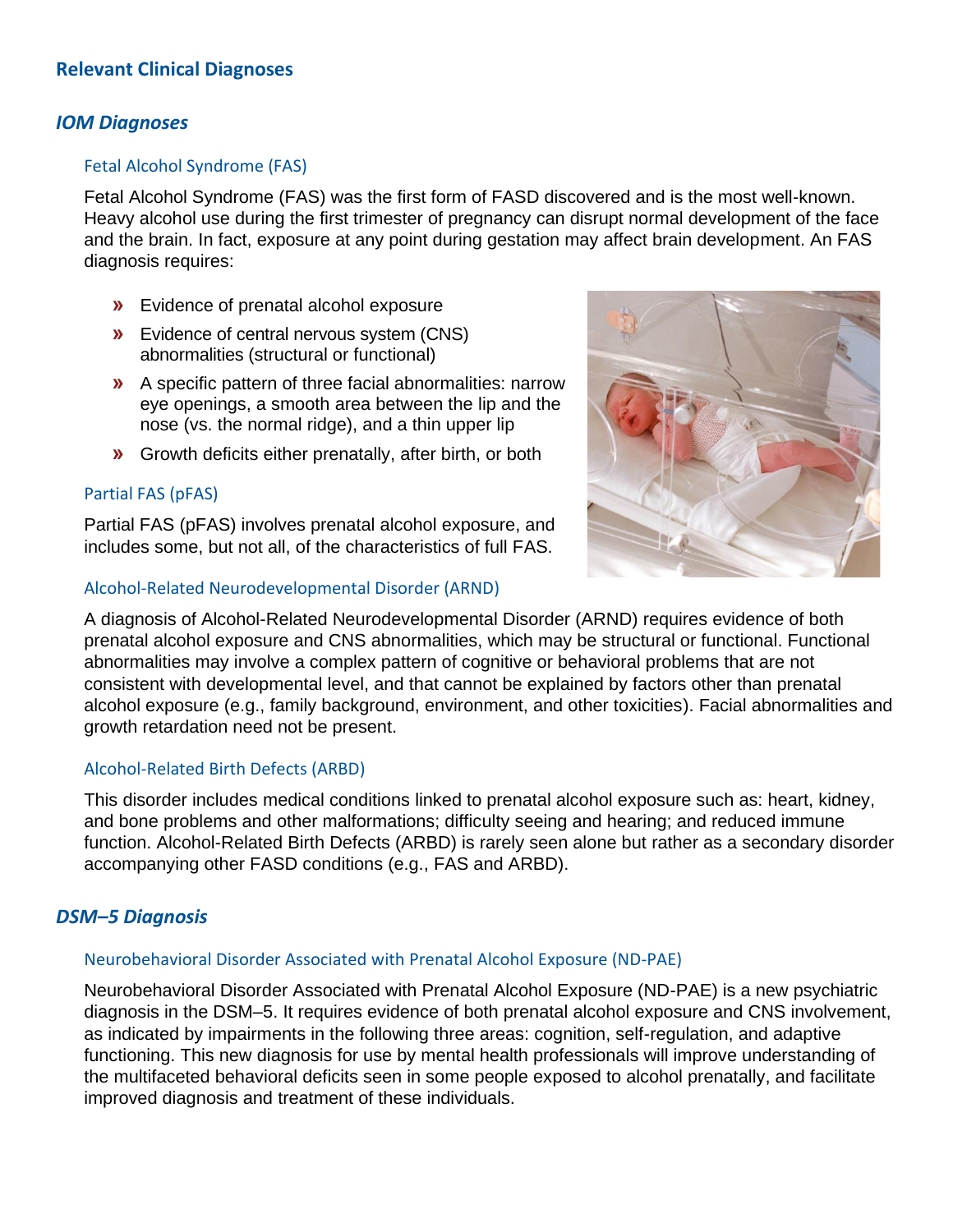## **Risk Factors<sup>9</sup>**

The severity of alcohol's effects on a fetus primarily depends on the following:

- **»** Quantity—how much a pregnant woman drinks per occasion
- **»** Frequency—how often a pregnant woman drinks
- **»** Timing—in what stage of pregnancy a woman drinks and if she drinks heavily just as the fetus develops a particular feature or brain region

Other factors can also play a role in how prenatal alcohol exposure affects children. These include:

#### Maternal Characteristics

Research demonstrates that children may be more affected by prenatal alcohol exposure if their mothers:

- **»** Have poor nutrition
- **»** Have had multiple pregnancies and births
- **»** Have lower-than-average weight, height, and body mass index (BMI)
- **»** Smoke
- **»** Are older
- **»** Are a member of a family of heavy drinkers

#### Environmental Factors



Research demonstrates that children can be more affected by prenatal alcohol exposure if their mothers experience adverse-living conditions and high levels of stress. These may include: social isolation, living in circumstances where alcohol misuse is common and accepted, and living in a community where resources for prenatal care are limited.

#### **Genetics**

The extent of FASD symptoms may depend on the mother's genetic makeup, her child's genetic makeup, and changes in gene activity caused by prenatal alcohol exposure.

#### **Interventions**

Researchers and clinicians have developed effective learning and behavioral interventions to help people with FASD. For example, school-based interventions can help children with FASD learn more easily. School-based interventions may include specialized teaching strategies that provide a consistent routine and allow children to practice new skills over and over again.<sup>10</sup> Other promising interventions include:

- **»** Family support groups and classes to help parents better care for a child with FASD.<sup>10</sup>
- **»** Nutritional supplements for pregnant women and postnatal supplements for their children.<sup>11</sup>
- **»** Behavioral interventions for affected children, including training in social skills, problem solving, and personal safety.10